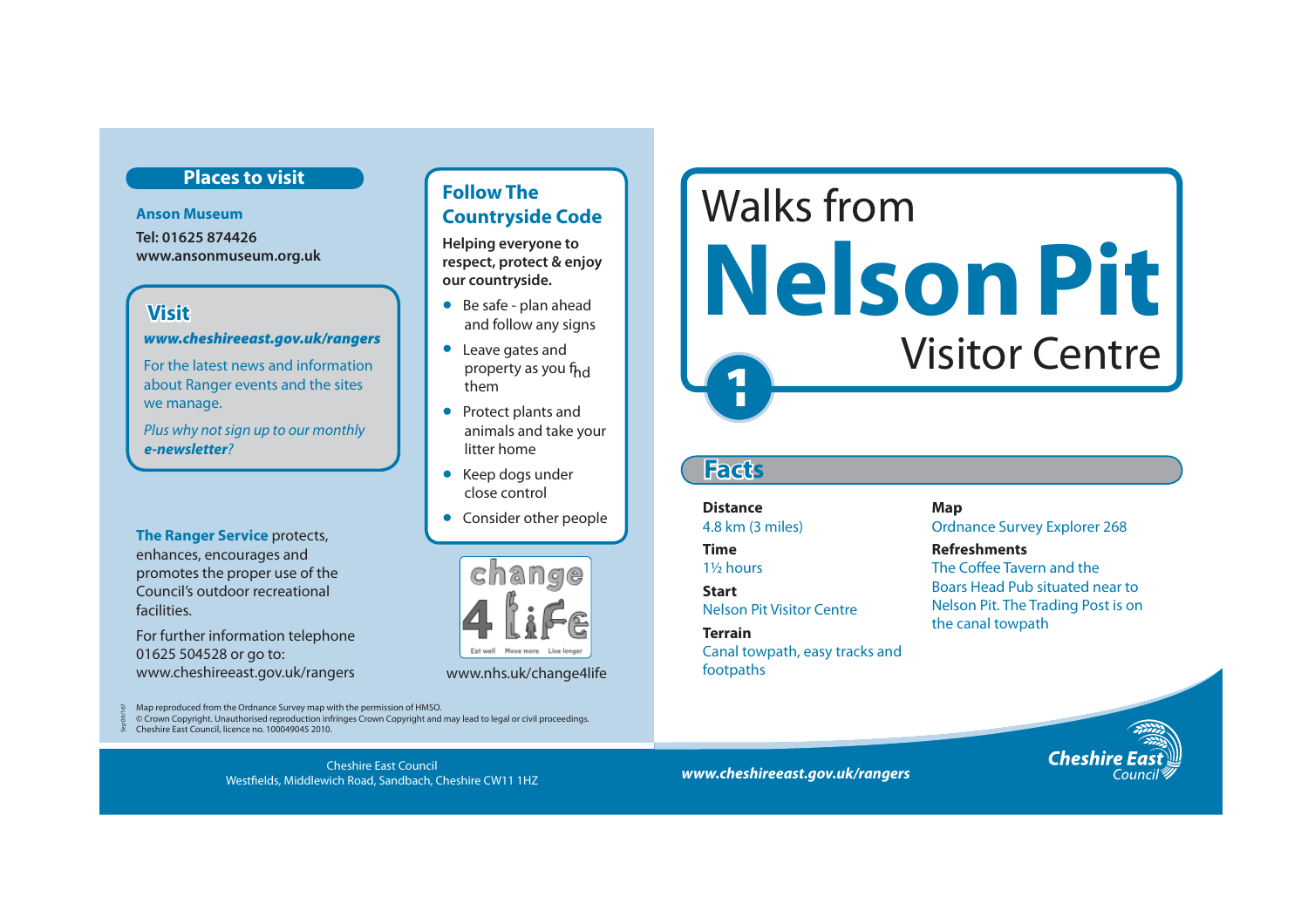**Nelson Pit • Middlewood Station • Jacksons Brickworks** Local Nature Reserve > Middlewood Way

#### **Introduction**

One of a series of walks from the Nelson Pit Visitor Centre, this short walk follows the canal towpath and The Middlewood Way, giving an insight into the industrial history of the area.

#### **Route**

From Nelson Pit Visitor Centre turn left and walk up the road to join the canal at Mount Vernon Wharf.

**At Nelson Pit the miners worked 400 feet underground, and in**  *i***1870 would have earned £1.95 for a five and a half day week. Mount Vernon Wharf was used to load coal onto horse drawn barges. A tubway ran from Anson Pit over the bridge adjacent to the Nelson Pit car park.** 

**1** Turn left onto the canal towpath (heading north) following the canal, under bridges numbered 14 and 13, continue along the towpath, ignoring the first Public Footpath sign to the left.

**The Macclesfield Canal was opened in 1831. In its heyday the barges carried coal, stone, bales of cotton and silk. Bridge no.14 was designed as an 'adjustable bridge', the parapet can be taken off and the stone raised in the event of subsidence. About 400 yards after bridge 14 look left and see the remains of Canal Pit. Here a steam engine, nicknamed 'Redlegs', pumped water out of the pit as well as winding men up and down.** 

**2** Just after the canal crosses the railway, the path divides. Turn sharp left and follow the Ladybrook Valley sign, onto the Public Footpath (west), keeping left as you pass along the edge of a field.

**on the UK railway system.** 





- **3** Reaching the Middlewood Way turn left in a southerly direction past Middlewood Station.
	- **Middlewood Upper Station was part of the Macclesfield-Bollington-Marple line opened in 1869 and closed in 1970. Neither the upper or lower station has road access. The area was popular in the 1950's with weekend visitors and in the local woods there were teahouses and slot machines.** *i*
- **4 Keeping to the left track, walk for about 5 minutes and then turn sharp** left for Jacksons Brickworks Conservation Area (signpost). Continue along the path through the brickworks site, heading for the car park (via the steps sign). Walk through the car park and onto the road, past the new houses and left down the steps to the Middlewood Way.